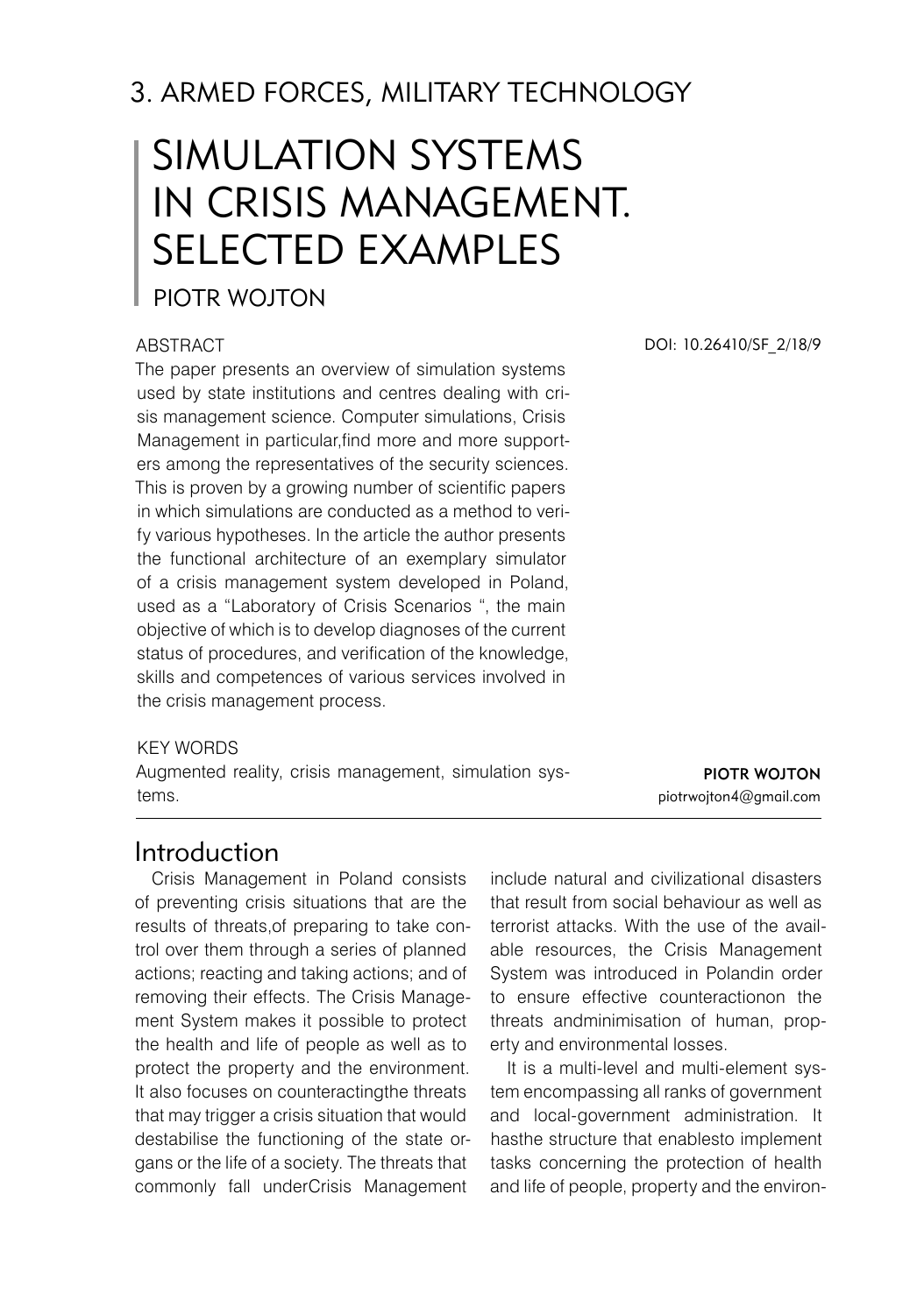ment; it has been integrated with the NATO and EU crisis systems. This system is a relatively new partof the field of security. It is dynamically developing and is a subject of change and improvement during its operation.What is extremely important, is that it is not yet fully defined. This is why, it is crucial to conduct research and develop concepts for theimprovement of this system<sup>1</sup>. When creating the system of such type, it is vital to consider such IT solutions that are able to implement complicated processes in the most effective way. In contrast to many "simple" information systems (financial-accounting, warehouse management, etc.), the systems presented later in this article display the use of different technologies, starting from database solutions, through technologies related to the so-called spatial visualization support with augmented reality, including time and location parameters and the impact of weather conditions.

In the process of improving the Crisis Management System, simulation systems play an important role as tools that support training and academic research. Simulation systems have been used for a long time. Their development progressed in three basic categories: 1) simple simulation devices used since the beginning of the last century; 2) simulation systems, already in use in the middle of the last century, mainly for modelling complex production processes; 3) systems integrating simulations of conditions and processes with real scientific research and experiments. Such systems appeared at the end of the last century, and their development took place at the beginning of the 21st century and is still in progress.

Practice, and more specifically, simulations help promotingpreparedness by allowing participants to experience the en-

vironment that looks the most realistic in a selected situation, both in an emergency and in a crisis situation. Management personnel must develop adaptive response procedures in stressful conditions, in order tolearn how to cope in a crisis situation. Those stressful conditions include uncertainty and time pressure and the response procedures are based on previous experiences unrelated to this unique situation. It is important, therefore, that the staff pay attention to the possibilities arising in a crisis situation. Learning from mistakes helps when developingpreparedness; experience can increase effectiveness in the future. Simulations aim to provide experience to the personnel, to students of crisis management, and more generally, to the participants. It enables them to deal with a virtual but realistic situation that lets them practice their organization. In order tobuild simulations that are capable of creating such opportunities, it is important to check whether they reproduce specific conditions of a given situation and to ensure that participants experience the most realistic environment. The aim ofcrisis simulations is to increase awareness by accurately recreating psychological atmosphere of a particular crisis. The purpose of emergency simulations is to check if aplan can be applied to it. Therefore, they must recreate the physical reality as accurately as possible<sup>2</sup> . Examples of such systems and a brief description are presented later in this article.

Laboratory of Crisis Scenarios (LSK) is a product by Nowatel and it has each of these solutions. The main purpose of the laboratory is to conduct research and experiments and to support didactics in the field of crisis management. Itoffers training of the process of decision making and reaction in the face of hypothetical crisis events, in condi-

<sup>1</sup> J. Falecki, Dylematy zarządzania kryzysowego w Rzeczypospolitej Polskiej, Oficyna Wydawnicza "Humanitas" publishing, Sosnowiec 2016.

<sup>&</sup>lt;sup>2</sup> Clément Judek, Abla-Mimi Edjossan-Sossou "Crisis and emergency situation Simulation considering cascading effects methodology"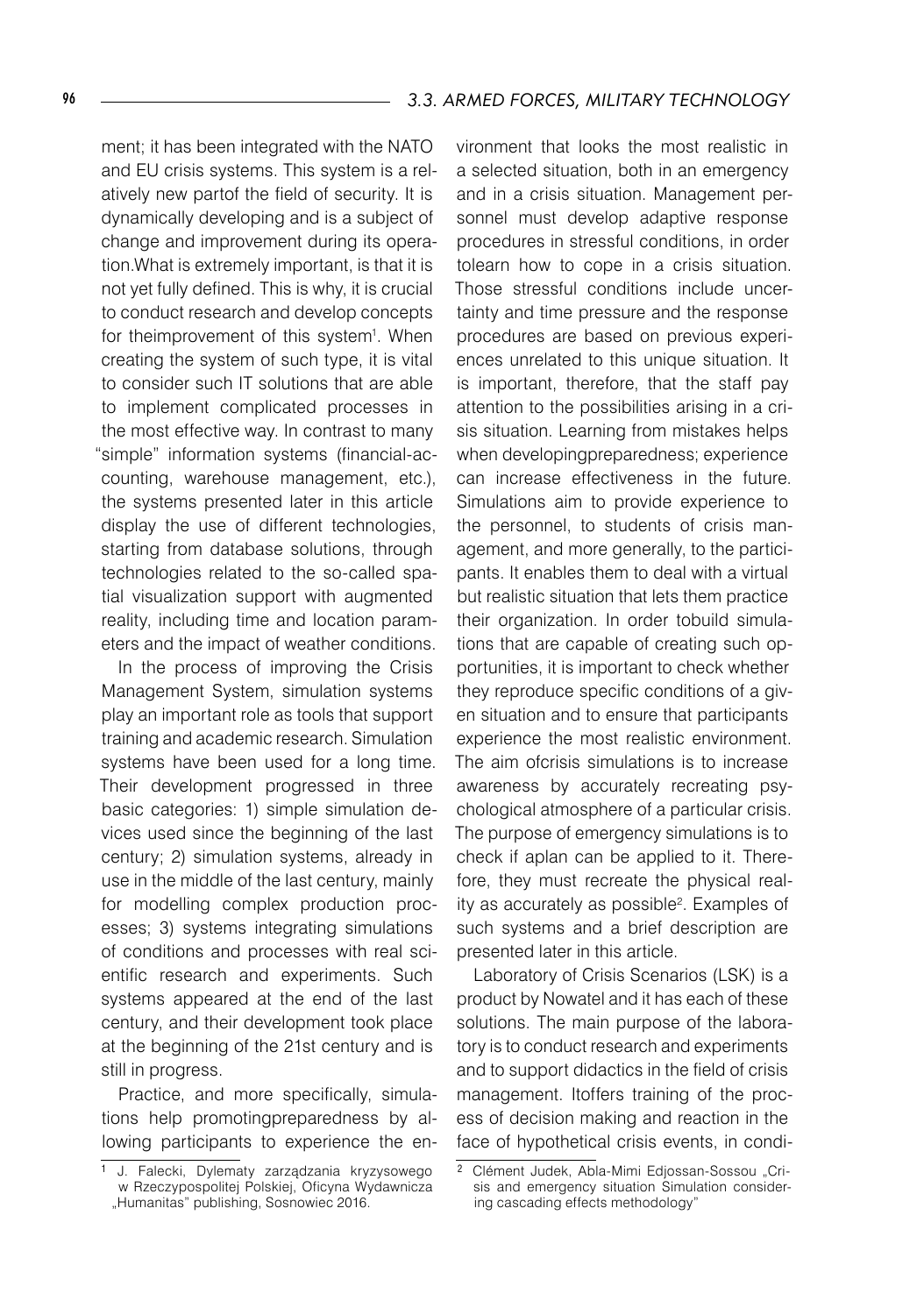tionsresembling real situations as closely as possible. Belowone may find a short presentation of training and simulation systems in selected countries of the world.

# Review of systems that contribute to the research on safety

### System for the analysis and visualization of risk scenarios (SAVER)

Developed in 2010 in Mexico, the system is used by civil protection authorities to include risk scenarios in emergency preparedness planning. The system integrates risk maps and geo- referenced information on hospitals, schools, public infrastructure and the population into one single database. Currently, its capacity to create risk scenarios is one of its most important characteristics. SAVER is the result of a horizontal and vertical coordination effort across the public administration. The ministries of Social Development, Communications and Transport and Public Education provided location data and descriptive information about infrastructures under their responsibility as the inputs to the system's database. Currently, the system comprises 700 hazard layers together with socio-economic and vulnerability data. With the development of SAVER 2.0 in 2011, authorised organisations may provide input to the database online. Public entries in charge of social, territorial and human development could also use the system to support policy decision making. The system provides them with information on potential damages and what populations may be affected based on disaster occurrence records. In its next version SAVER 3.0, introduced in 2015,the integration of all of the 32 state risk maps and data-bases occurred, resulting in a

system that is useful for all services $^3$ .

### American simulation and training system EDMSIM.

EDMSIM by c4itratech is an interactive. electronic table top training solution for emergency response and crisis rehearsal training, designed specifically for Emergency Management staff, Emergency Operations Centres and Civil Leadership. A highly flexible and adaptable tool, EDM-SIM allows teams to improve communications, validate contingency plans and procedures and perform better in an environment which realistically portrays the environment of a natural or man-made disaster.

EDMSIM is a proven performer used by the US Northern Command, US Army, US National Guard, Centres for Disease Control and NATO for the conduct of training exercises. EDMSIM exercises are scalable so that training can be conducted at a local, regional or higher level. All agencies responding to an event can be modelled. EDMSIM training enables the implementation and validation of previously prepared procedures and contingency plans. The Operations Centre staff operates within the same venue and with the same resources as during an actual crisis. All of the resources available for use during the exercise scenario are imported into the EDMSIM database as part of the scenario creation process. As in real life, the Operations Centre staff must allocate and manage these resources during the course of the exercise. The software was designed from the outset to be operated by first responders with basic computer skills. Within two hours of simulation instruction, the first responders learn to operate the simulation stations. EDMSIM provides the replay of the simulation from any perspective and allows significant events to be highlighted.

Za: Krajowe Centrum Zapobiegania Katastrofom w Meksyku (CENAPRED).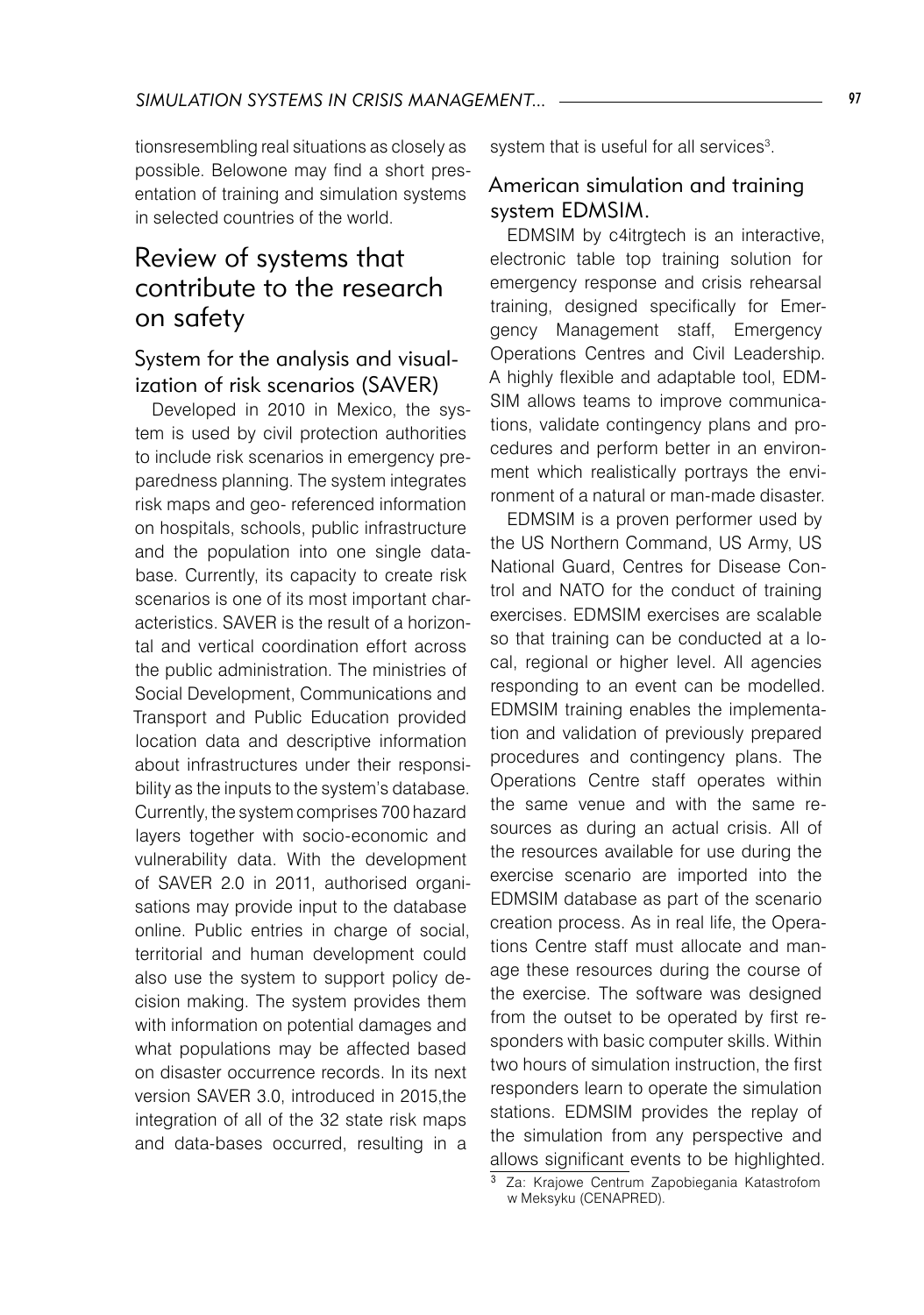User defined reports can be generated detailing information on damage, casualties and logistic consumption<sup>4</sup> .

### The European Union project **CRISMA**

CRISMA Integration Project focused on large scale crisis scenarios with immediate and extended human, societal, structural and economic, often irreversible, consequences and impacts. Typically, these crisis scenarios cannot be managed alone with regular emergency and first responder resources, but require multi-organisational and multi-national cooperation including humanitarian aid.

The CRISMA project developed a simulation-based decision support system, for modelling crisis management, improved action and preparedness. The CRISMA System facilitates simulation and modelling of realistic crisis scenarios, possible response actions, and the impacts of crisis depending on both the external factors driving the crisis development and the various actions of the crisis management team.

A common set of criteria and performance indicators for simulation and optimization of crisis management, provided by the CRISMA modelling system enables decision makers and crisis managers: (1) To model realistic, multi-sectoral crisis scenarios and consequences. (2) To simulate and compare impacts from alternative actions,(3) To make strategic decisions, (4) To optimise the deployment of, e.g. resources, (5) To make better action plans for the preparedness and response phases<sup>5</sup>.

### Laboratory of Crisis Scenarios (LSK)

The Laboratory presented below is a Polish product, designed to diagnose the current status of procedures and to verify the knowledge, skills and competences of various services involved in the crisis management process, with particular emphasis on public administration, city and municipal guards, fire brigades, medical rescue, police and territorial defence forces and complex administration in the context of contemporary natural and intentional threats with the use of highly specialized research tools. Integrated research and development infrastructure allows for comprehensive research on local phenomena and events that threaten public safety in any voivodeship.

Additionally, it provides teaching infrastructure for the purposes of conducting training and exercises for employees of teams and crisis management centres, work place managers, employeesof community, country andvoivodeshipoffices as well as emergency formations. It can also be used to train soldiers of the Territorial Defence Forces, officers of the Fire Brigade, Police, Civil Liability and universal self-defence.

Furthermore, the system help to work outthe concepts and research algorithms for the preparation and the development of the catalogue of threats, as well as risk level assessment, simulation of phenomena and impact forecasting. At the same time, it ensures the collection of data on the status of: the environment, infrastructure, forces and resources, and the sources of threats. It then processes this data by: selecting, verifying and analysing data withthe detection of threshold (critical) changes. It allows to assess the threat in real or fixed time (forecasting) with simultaneous presentation of the object's status, agglomeration of

Za: https://www.c4itrgtech.com/products/edmsim/

<sup>&</sup>lt;sup>5</sup> P. Dihé1 and oth. An architecture for integrated crisis management simulation, https://doi.org/10.1007/ s10111-011-0176-5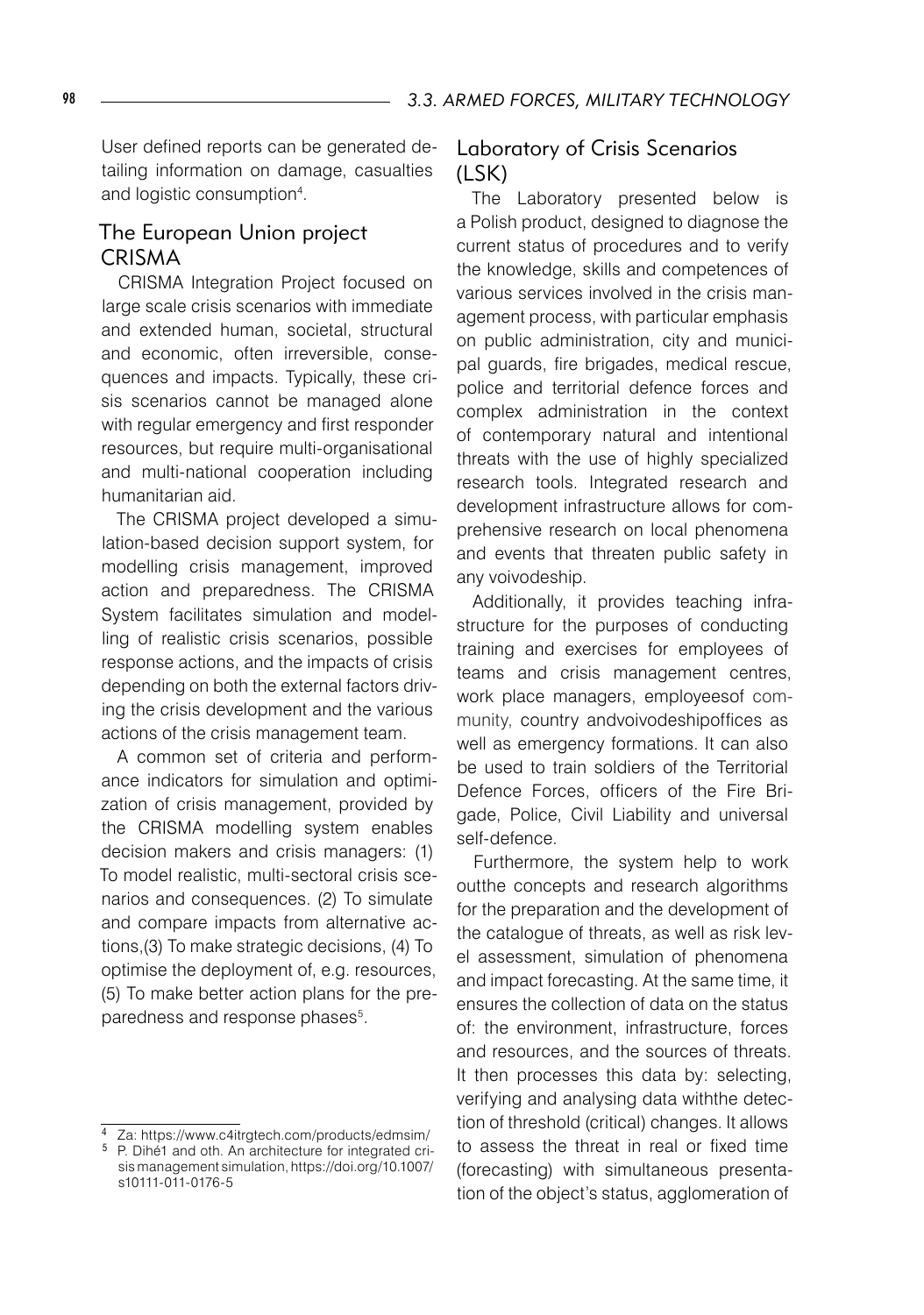the studied area and risk assessment on the map of threats and risks. It also allows to conduct the process of diagnosis of the current state of knowledge and skills and competences of various uniformed services involved in the crisis management process in the context of contemporary natural and intentional threats. Itdiagnoses gaps in knowledge, competencies and skills that require filling due to the use of new techniques, methods and training areas using simulators.

The specificity of the issues related to the implementation of emergency calls is a complex process. Usually, theyare dynamic events, where time and location of a particular phenomenon play significant roles. Therefore, when designing these kind of systems, one should take into account IT solutionsthat are able to "handle" them in the most effective way. As opposed to many "simple" information systems (financial-accounting, warehouse management, etc.), different technologies have been usedhere. They range from database solutions to technologies of to the so-called spatial visualization support with augmented reality, including time and location parameters. The basic infrastructure of the Laboratory of Crisis Scenarios includes:

- crisis scenario generator,
- operating room of crisis management teams,
- room of duty service and analyst team,
- conference room social communica-– tion,
- laboratory for crisis management support systems,
- ICT security lab,
- server room.

The most important element of the Laboratory is the Crisis Scenario Generator (GSK). The generator is a tool that, in a way similar to real conditions, supports the decision-making and reaction processes

in the face of hypothetical crisis events. It allows the user to generate and simulate all parameters of the test environment for the purpose of research and exercise.

The generator allows to generate scenarios of crisis situations for the administrative level: community, countyandvoivodenship. In addition, it enables editing, adding and defining new scenarios by teaching staff, e.g. Crisis incident – a single incident occurring in a designated place and time and Crisis situation – a group of crisis events occurring dependently or independently of each other at a specific time and place.

The depiction of these scenarios is carried out using spatial projections. It enables to locatethe event on the GIS map, marks the nearest elements of spatial database and generates suggestions about forces and resources as well as possible additional threats.It also allows to determine event parameters depending on its type ( amount of leakage, time of occurrence and duration, number of injured persons).Based on these data, information (reports) is generated for the participants of the exercise. All actions within the scenario are recorded in the event log and are the basis for the assessment of the exercises and of the participants.

The generator (GSK) is a set of applications with an extensive database that allows to generate scenarios of crisis situations using spatial projections. In addition, it is integrated with the infrastructure of the laboratory and with modules and applications for crisis management support. The software is divided into two applications:

- Simulator of Research Scenarios, which were used to create concepts and research plans, to prepare simulations and scientific experiments,
- Simulator of Crisis Scenarios enabling creation and management of crisis event and training scenarios for the needs of trainings.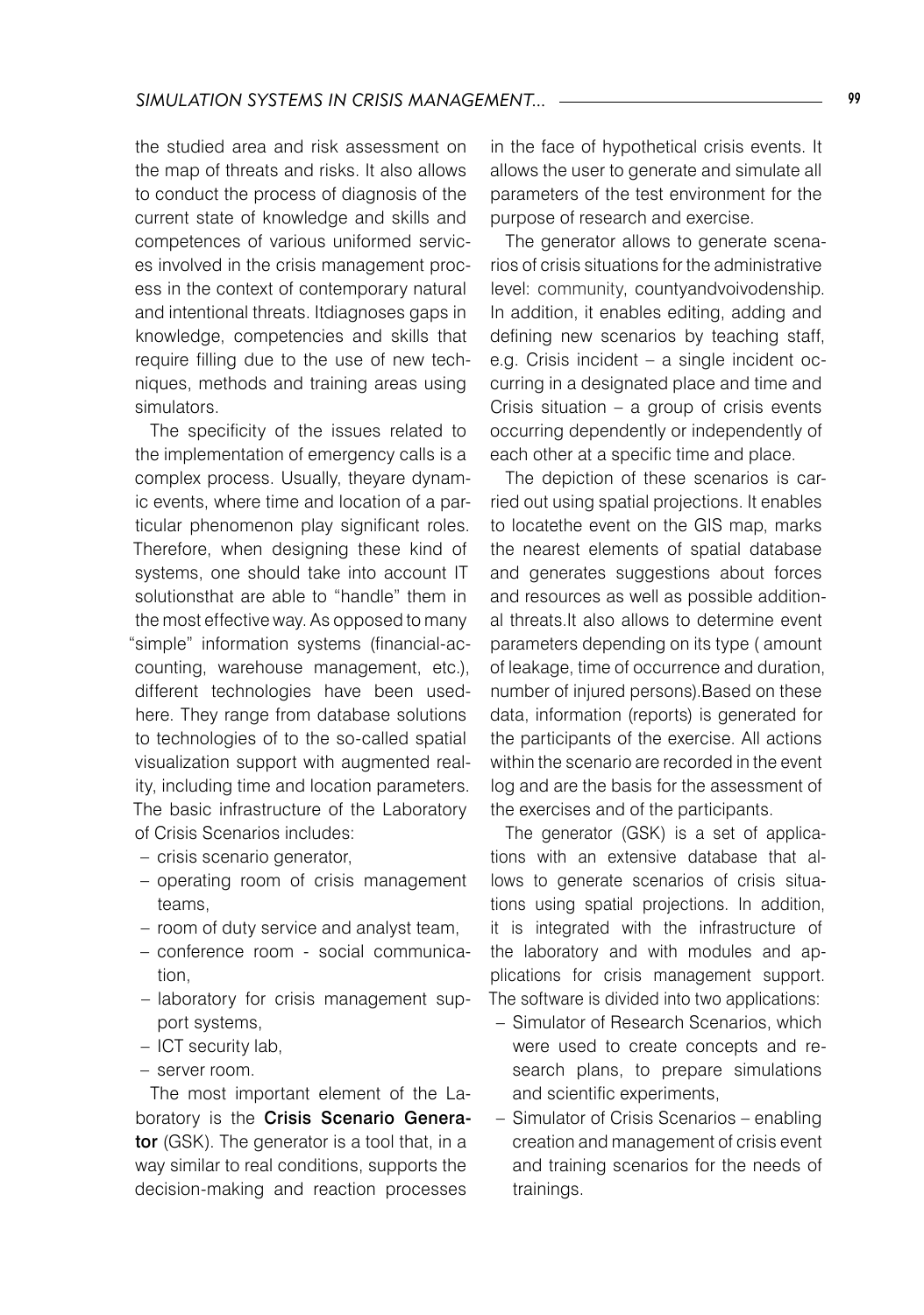The laboratory offers five ready-made scenarios for user-defined crisis situations listed below, and also enables the teaching and didactic staff to create new scenarios. The process of preparing defined scenarios can occur by using previously prepared list of event types, including the following ones:

- a) Disasters,
- b) Natural disasters,
- c) Fire,
- d) Chemical contamination,
- e) Epidemic diseases.

Relevant scenarios can be developed according to the needs of a particular user. The system is made in the client-server structure.When implementing the project, the following basic components of the system were defined:

- database engine PostgreSQL with PostGIS extension,
- web services server Apache TomCat (mainly due to support for JavaServlets and Java Server Pages),
- server for spatial services GeoServer,
- system modules IT products, applications that perform the system tasks.

The key element for the system is the use of GIS (geographic information systems) technology. From the range of the main GIS technology tools, the GSK system is equipped with the following elements:

• conversion tools for the spatial systems – in Poland the most frequently used algorithm for converting is the so-called "WGS'84" system into a geodetic system State System PUWG'92 (non-zonal) or PUWG'2000 (zonal); this algorithm is particularly applicable in the presentation process of spatial data, where the source data (transferred directly from the site by means of GPS transmitters) is delivered to the system in the WGS'84 system;

- the tools for conducting various types of spatial analysis such as selecting data of one spatial layer by another or by selecting multiple layers which can result in a separate spatial layer;
- the tools for converting the so-called, temporary graphic layer into a basic graphic layer with a specific geometric representation (this is particularly applicable when implementing tasks related to analysis of chemical hazards of the ERG);
- the tools used for so-called network analysis (roads, watercourses, etc.), are especially used when analysing roadblocks or flood risks.

The system was built in modular architecture. Each module has specific goals and an independent form of task management. The system's modular platform is presented in Figure 1 below, in the form of a chart that includes information flow and the hierarchy of the implementation of processes.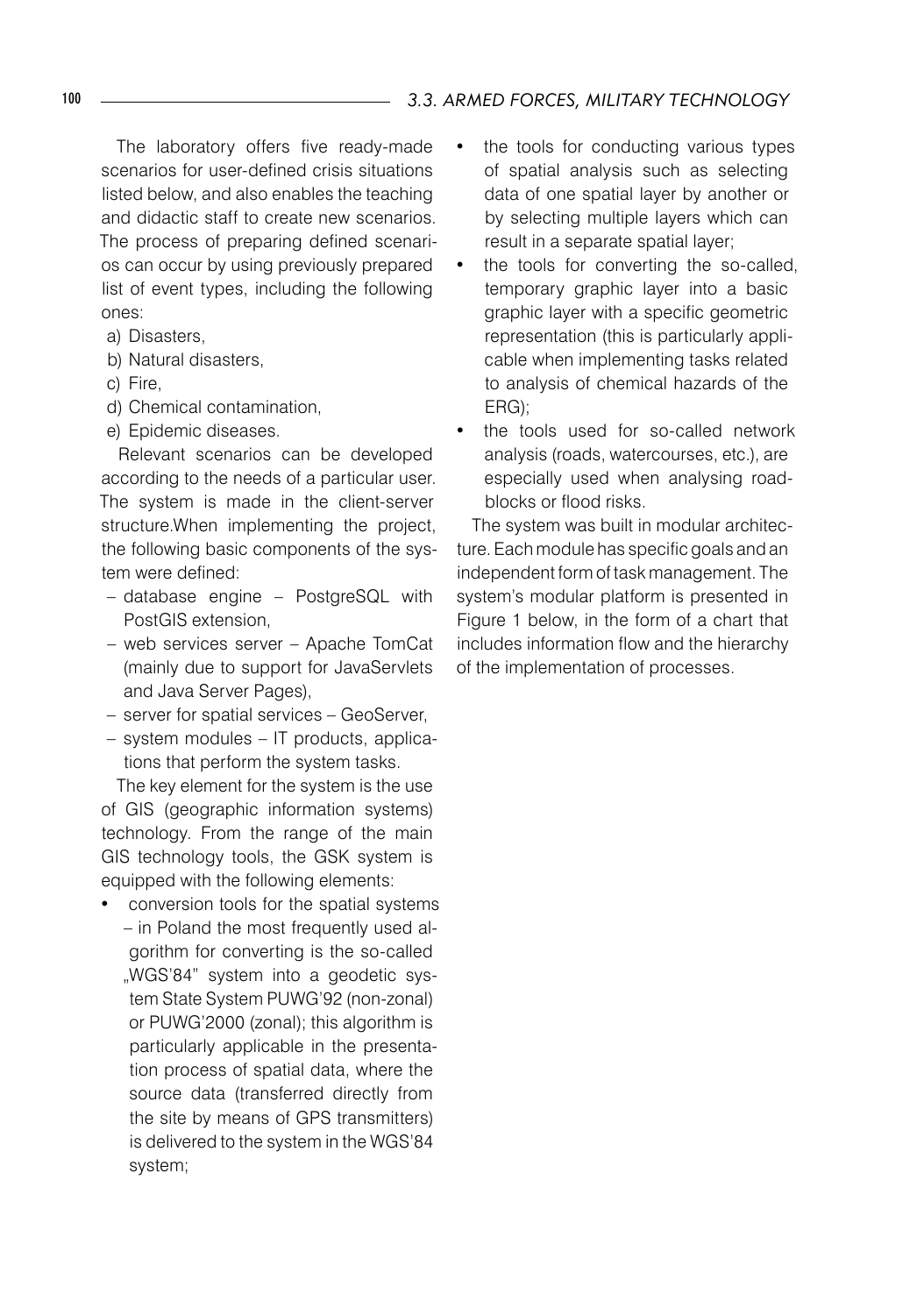#### Fig. 1. Based on Nowatel's advertising materials

#### **LOGICAL ARCHITECTURE OF CRISIS SCENARIO GENERATOR (GSK)**



#### The GSK system provides roles for at least four main users; the roles have been assigned as follows:

| User type     | Assigned role                                                                                                                                                                                  |
|---------------|------------------------------------------------------------------------------------------------------------------------------------------------------------------------------------------------|
| Administrator | database management<br>spatial data management GIS<br>managing system users<br>the access to all system modules                                                                                |
| Lecturer      | creating didactic scenarios<br>managing didactic scenarios<br>creating teams for the implementation of scenarios<br>managing the student assessment system<br>the access to all system modules |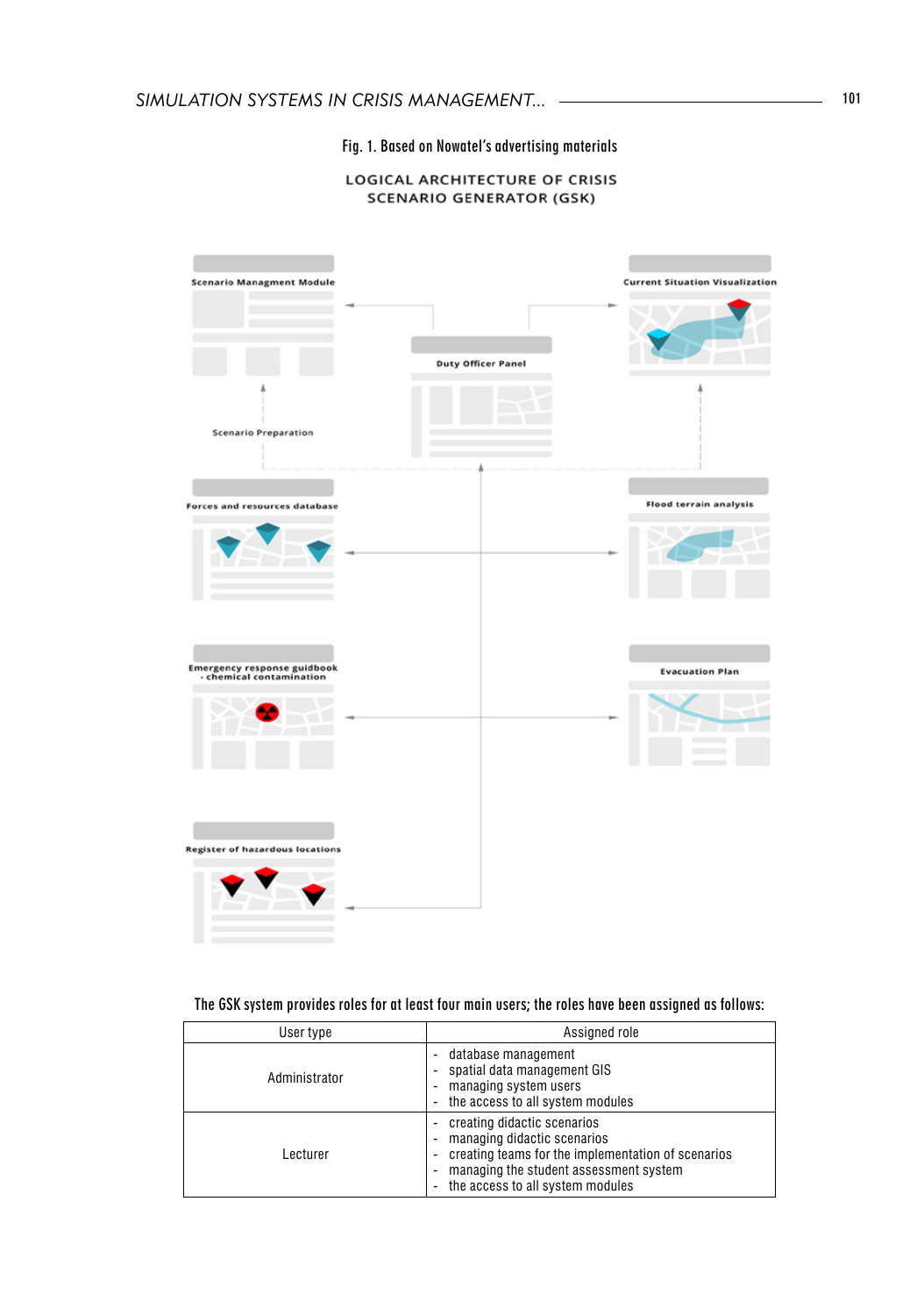| Trainee | the access to the assigned modules of the system<br>٠<br>the implementation of tasks by assigned scenario<br>٠<br>the insight into the assessment of a running scenario<br>٠<br>(group, individual) |
|---------|-----------------------------------------------------------------------------------------------------------------------------------------------------------------------------------------------------|
| Guest   | the access to assigned modules of the system<br>$\overline{\phantom{a}}$<br>the implementation of tasks according to an assigned sce-<br>٠<br>nario                                                 |

# Crisis Scenario Generator modules

The logical architecture described earlier presents the system on the so-called modular platform, i.e. all modules, apart from their main functions also meet the general requirements, characteristic of these kinds of solutions. The system's modules have a kind of functional and operational separation, i.e., the work on the selected module is independent. In practice, this applies to the situation in which the system can operate independently with one module, intended for a particular user.

The Crisis Scenario Generator (GSK) consists of 7 basic modules:

- 1. Scenario management (ZS).
- 2. Visualization and event simulation (Mod WiSZ).
- 3. Forces and resources database (Mod BSS).
- 4. Register of hazardouslocations (Mod RMN).
- 5. Evacuation plan (Mod PE).
- 6. Flood terrain analysis (Mod ATZ),
- 7. Emergency Response Guidebook – Chemical contamination (Mod ERG).

### Functional description of system modules

### Scenario Management Module (Mod ZS)

This is one of the most important modules. It is a tool that, in a way similar to real conditions, supports decision-making and reactionary processes in the face of hypothetical events of an emergency nature. It

allows the operator to generate and simulate all parameters of the test environment for the purpose of research and exercises.

The generator allows to generate scenarios of crisis situations for the administrative level: municipality, poviat and voivodship. In addition, it enables editing, adding and defining new scenarios by the teaching staff, e.g. Crisis incident – a single incident occurring in a designated place and time and Crisis situation – a group of crisis events occurring dependently or independently of each other at a specific time and place.

The depiction of these scenarios is carried out using spatial projections. It enables to locate the event on the GIS map, marks the nearest elements of spatial database and generates suggestions about forces and resources as well as possible additional threats. It also allows to determine event parameters depending on its type ( amount of leakage, time of occurrence and duration, number of injured persons).Based on these data, information (reports) is generated for the participants of the exercise. All action within the scenario is recorded in the event log and are the basis for the assessment of the exercises and the participants. The main elements of the Module:

- the database that stores all the necessary elements generated by the module;
- map application based on which the lecturer introduces the elements of the script in a spatial way;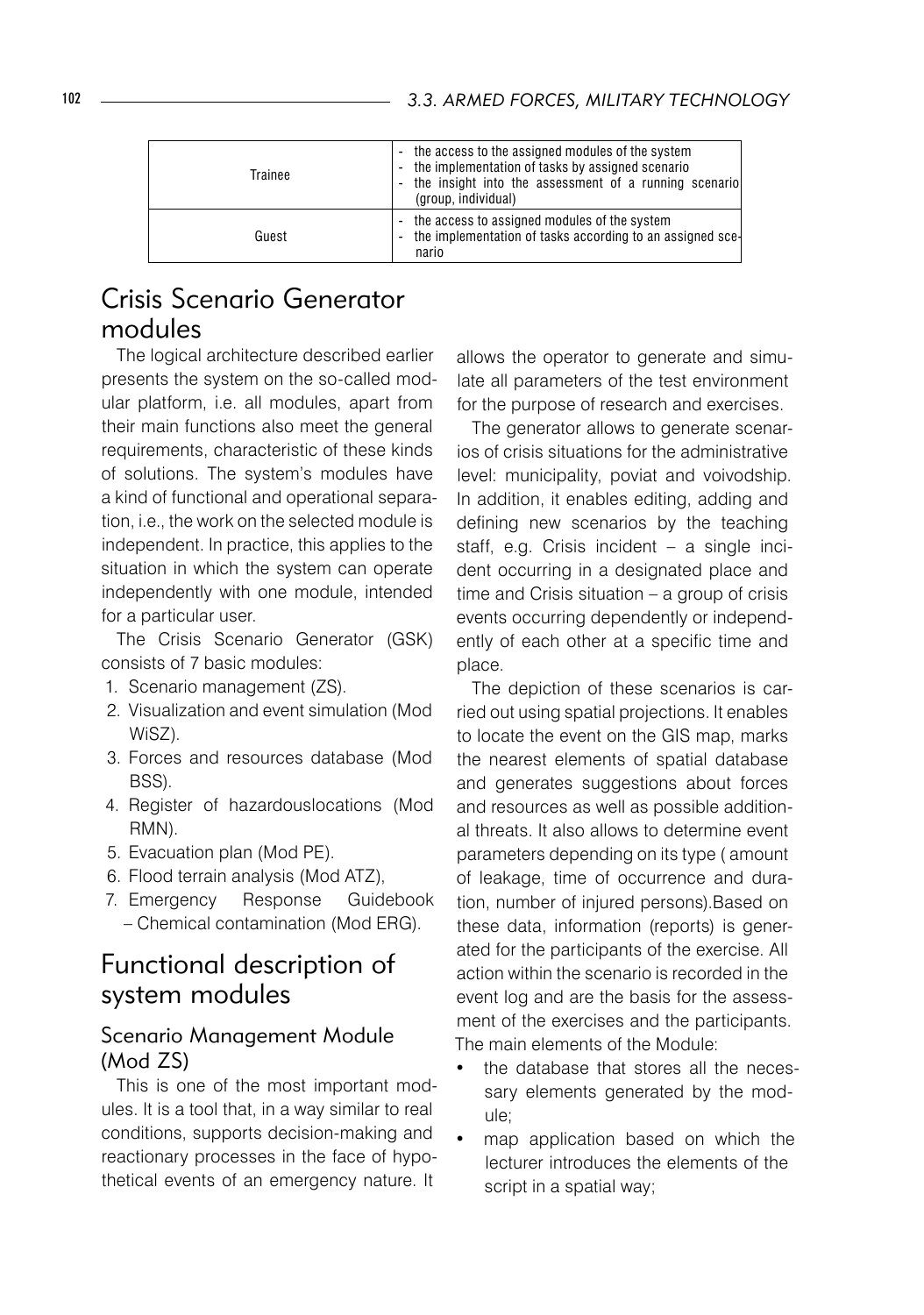- the mechanism for changing the graph- jects on the map as well as estimates the ically introduced elements into a description sent to the student;
- the mechanism and algorithm allowing to create a scenario in the module;
- the mechanism for sending messages from the content of a particular scenario to the posts the students are given when implementing the scenario;
- the mechanism managing the duration of the scenario;
- the mechanism and algorithm for managing the scenario's time path;
- the user management mechanism along with the necessary database;
- the mechanism to assess the student or teams implementing the scenario;
- the mechanism generating reports on the course of the scenario.

# Visualization and Simulation Module (Mod WiSZ)

The module of visualization and event simulation is integrated with the Crisis ScenarioGenerator module. Thanks to the application of Augmented Reality (AR) 3 D + technology, it enables realistic visualization and modelling of various types of crisis events, e.g. fire progress (when introducing parameters determining wind speed and direction, type of fuel and terrain). It also provides support for using different types of map bases (in particular OpenStreet-Map, Google, Bing, Geoportal).

In addition it enablesthe visualization of the following:

- administrative units:
- the facilities and places under threat and areas where evacuation is planned;
- population evacuation routes:
- the areas of distribution of the evacuated population and its number.

In addition, it allows you to determine the capacity of the reception areas for people and determines the route between the obtime of arrival, completion of evacuation and distance.

Furthermore, the module enables:

- 1. To determine areas affected by simulated events (i.e. flood plains, contamination areas, evacuation areas, etc.) in a dynamic manner (including the time and change in atmospheric conditions), depending on the analytical module.
- 2. To enterthe goal and purpose of evacuation.
- 3. To make a list of people directing the evacuation process (integration with the communication module).
- 4. To manage forces and resources needed for the process of evacuation,

The module's software is integrated with mobile applications installed on tablets (information about events, information on evacuation routes presented on maps, etc.). The main elements of the Module are as follows:

- the tools for downloading and presenting analysis results;
- map layer presentation;
- the library of tactical symbols compatible with OC;
- the tools for simulating weather conditions based on parameters introduced to the scenario or for downloading weather forecasts;
- he tools that record the course of a scenario played in Mod WiSZ.

# Duty Officer Panel (PD)

The main task of the PD Panel is to support the user's work. Primarily, itshould assist the dispatcher of the crisis management centre in the daily work, as well as all other users from other services using the system.

The user has access to the window with the digital map presentation. The scope of the spatial information presented can be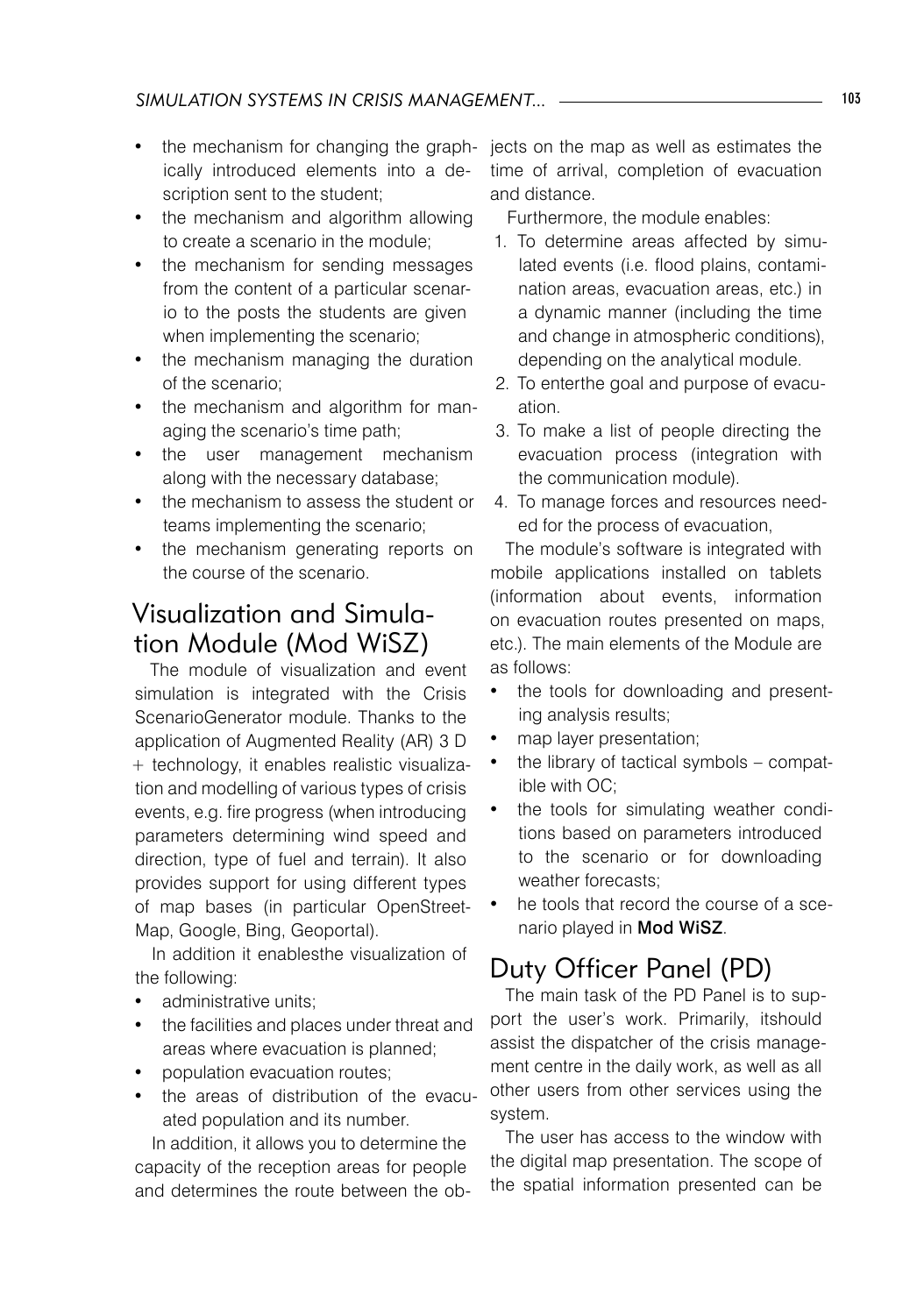modified by the user in the way of enabling and disabling additional layers, e.g. an orthophoto map, or data from the base of forces and resources. The map presents the events that were entered by the user in a selected time bracket (e.g. from the last 24 hours or from the last week).

The user that inputs the data has the option of defining the following parameters for the event:

- Institution or person reporting the event.
- Priority of notification.
- Nature of the event.
- Time of the event.
- Type of the Event.
- Category of the Event.
- Information on the number of people injured in the event.
- Description of the event.

Main elements of the Panel are as follows:

- the database of categories and types of the threats;
- map application that enables entering and visualizing the event on a spatiallayer;
- thetool enabling users to enter their own procedures and assign them to individual categories and types of threats;
- thetool that generates the required reports from the process of entering events into the system using the module;
- thetool that sends visualization parameters to the Mod WiSZ (after the analysis).

### The Register of Hazardous Locations module (Mod RMN)

This module is integrated with other GSK modules and enables entering, viewing, editing and storingthe information on the location of High-risk Plants (ZWR) and Increased Risk Plants (ZZR), the data on

hazardous chemicals used and stored in them,as well as how the release of those chemicals, in case of a crisis situation, could have negative effects on the environment. It has an implemented database of chemical agents with UN codes (identical to the ERG module database) as well as a map application that allows entering the location and attribute information of ZWR and ZZR objects.Together with the library of symbols, it hasthe built-in spatial and attribute search mechanisms. It also allows to generate reports and statements from spatial and attribute queries and to store information about hazardous events by categories and sub-categories identical to the catalogue of threats.

The main elements of the Module are as follows:

- the database of chemical agents with UN codes (identical to the Mod ERG database);
- map application that allows entering the location and attribute information of ZWR and ZZR objects;
- the libraries of symbols;
- the structures of spatial layers;
- the mechanisms of spatial and attribute search of objects;
- the mechanisms for generating reports and summaries from spatial and attribute inquiries;
- the tool that sends visualization parameters to the WSB Panel (after analysis).

# Evacuation Plans Module (Mod PE).

This module is integrated with the rest of the modules in the system and it enables to generate (develop) a standardized evacuation plan in a given area, when considering following aspects:

- the characteristics of types of evacuation;
- the indication of units obliged to partici-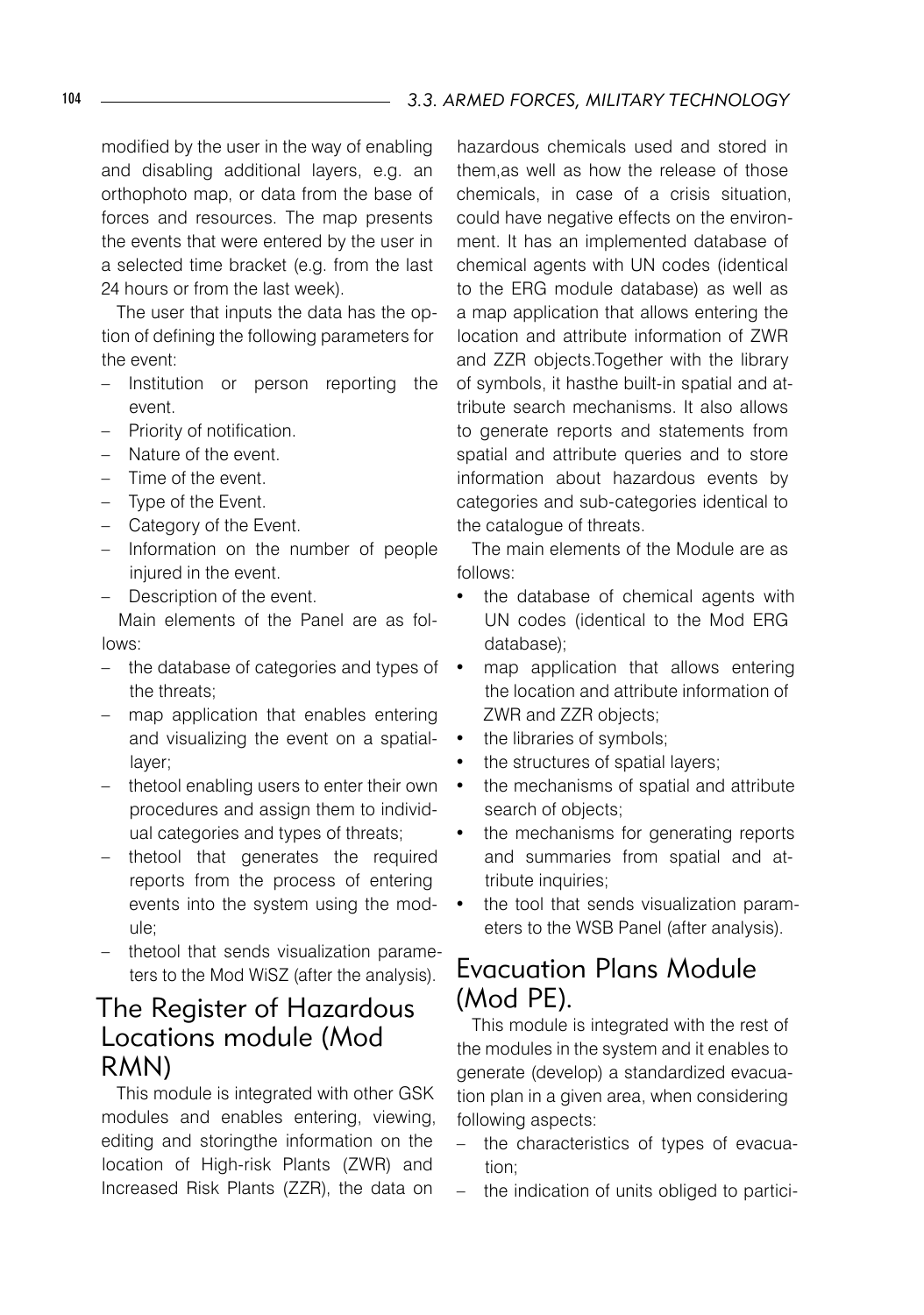pate in activities related to evacuation and stating their tasks (integrated with the database of forces and resources);

- the indication of the types of activities that should be carried out;
- the indication of mechanisms within which the coordination of activities should be carried out in the terms of preparation, maintenance and securing the logistics of the evacuation,

In addition, the module has the ability to create evacuation plans for individual hazards broken down into 1st, 2nd and 3rd degree evacuation;

The main elements of the Module are as follows:

- the database that allows to properly save the evacuation plan;
- map application supporting the creation of plans, including the editing of spatial data;
- the libraries of symbols compliant with the Civil Defence guidelines;
- the text editor that allows to enter descriptive information into the database:
- the management system of created plans and the mode assigning them to appropriate administrative units;
- the mechanism of combining the module with data from hazardous location register modules as well as forces and means;
- the formatting toolof a created plan in order to print it;
- the tool that sends visualization parameters to the WSB Panel (after analysis).

### Flood Terrain Analysis Module (Mod ATZ)

This module allows to quickly determine (based on received information) the number of locations at risk situated in a given area,with a given level of probability of flood. The module's user has access to themap with the option to display particular layers from the Database of Forces and Resources, Evacuation Plans and the Register ofHazardousLocations. The map also provides information about address points and buildings from the PESEL database in order to determine the number of people in the need of evacuation from the indicated area. The main functions supported by the module:

- the visualization of the probability of flood in a given area based on IMGW data;
- the ability to choose to display and analyse the particular flood zone, based on theparameters entered in the generator;
- the change in the time brackets of a particular flood zone according to the schedule defined in the scenario (e.g. the change of 10-year-old water to 100 year-old water);
- • creating the lists of objects from the database of forces and resources (in particular, critical infrastructure facilities and ZZR I ZWR) in order to secure or evacuate them.

The main elements of the Module are as follows:

- the database of chemical agents with UN codes (identical to the Mod ERG database);
- map application that allows entering the location and attribute information of ZWR and ZZR facilities;
- the libraries of symbols;
- spatial layers structure;
- the mechanisms for spatial and attribute search of objects;
- the mechanisms for generating reports and summaries from spatial and attribute inquiries;
- the tool that sends visualization parameters to Mod WiSZ (after the analysis).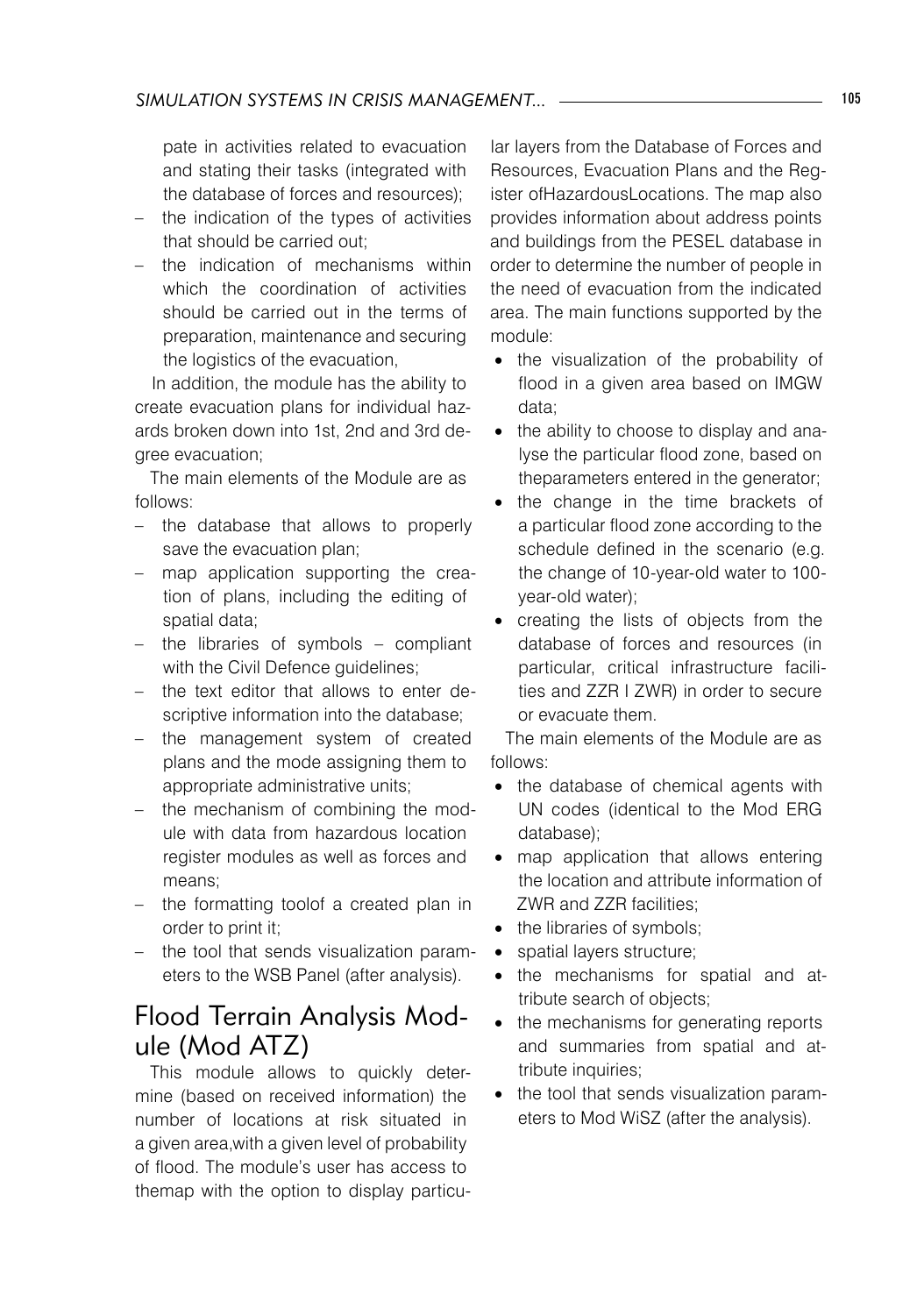# Emergency Response Guidebook Module – Chemical Contamination (Mod ERG).

This module is integrated with the GIS server software and the Crisis Scenario Generator. It allows to determine the warning and evacuation zone for a chemical event using the ERG 2008 rescue methodology. The calculations are based on the parameters defined for each particular chemical substance defined in the methodology. In addition, after correctly inputting parameters of the chemical event, the module automatically marks warning zones and evacuation zones on the map. It also lets the operator generate reports based on the information about the chemical event and the particular zone (warning or evacuation). The generated report includes an overview map with the location of the event, a list of parameters used for analysis and a list of objects in selected spatial layers (e.g. a list of address points located in the zone). There is also a possibility to save the report in PDF format and export it.

All conducted analyses are archived and available in the form of a list. The module enables the user to select an item from the list of archived analyses and present that event using the visualization module on the map, with previously calculated warning and evacuation zones.

In addition, it contains a chemical base with UN codes integrated with the application.

The main elements of the Module are as follows:

• the database of chemical agents with the necessary parameters (enabling the generation of warning and evacuation zones according to the methodology) and the necessary UN chemical codes;

- the database of procedures for dealing with chemicals;
- map application that allows to visualize the calculated areas;
- map application that enables toconduct spatial analyses;
- the mechanisms for generating relevant reports from an analyses;
- the tool that sends visualization parameters to Mod WiSZ (after the analysis).

# Database of Forces and Resources Module (Mod BSS)

The BSS module is used for entering, viewing, editing and storing information on forces and resources used by relevant services in case of a crisis event or situation. It allows the operator to conduct and update the Database of Forces and Resources and Elements of Critical Infrastructure. It is integrated with the map environment (spatial nature of information) and the Crisis Scenario Generator. In addition, it allowsto generate reports and statements from the information available in the database and to editelements in the database of forces and resources (introducing new, editing existing, deleting objects, editing descriptive data). It also offersvisualisation of the facilities of the forces and resources database in the map environment.

The module has a database divided into four basic categories:

- Protective structures.
- • Warehouses.
- Decontamination facilities.
- • Forces and Resources.

The main elements of the Module are as follows:

- the spatial database for particular categories of the Database of Forces and Resources;
- map application that enables displaying, viewing and managing of spatial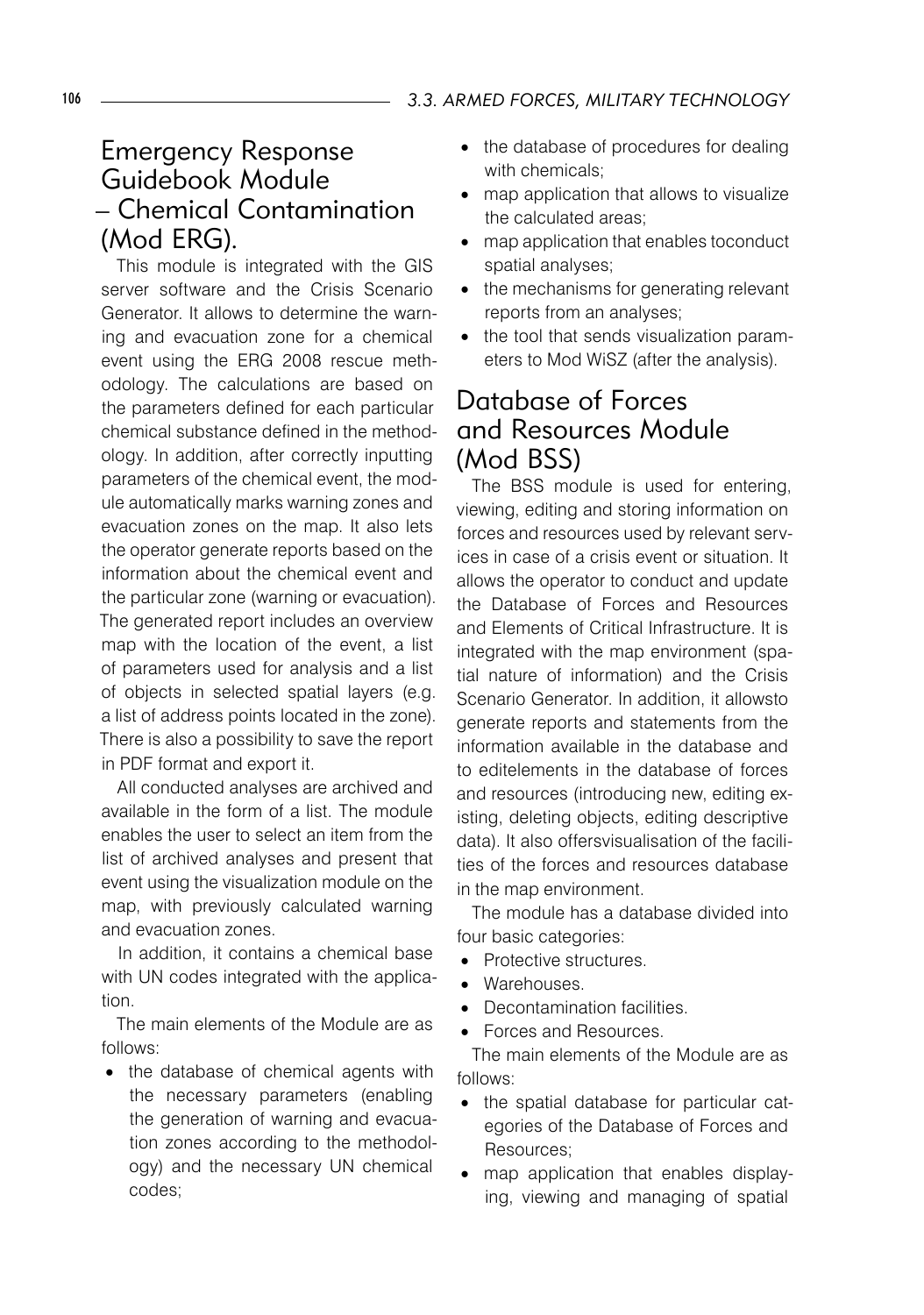objects entered into the Database of Forces and Resources;

- the mechanism for searching, editing and managing content of the Database of Forces and Resources;
- the mechanism for generating reports from database queries;
- the mechanisms of spatial analysis that allows for spatial query in a map application;
- the mechanisms for adding new spatial objects in a map application along with the necessary attribute information;
- the list of chemicals (in terms of disposal);
- the tool that sends visualization parameters to Mod WiSZ (after the analysis).

In addition, the Crisis Scenario Generator has three additional panels:

### Communication panel

This panel is integrated with the communication simulation system in the HF, VHF, CB range. It consists of applications that enable the simulation of basic types of radio communication devices currently operating in the crisis management system and VoIP telephony / digital telephony.Moreover, it is integrated with a dispatcher console simulator (voice communication of simulated devices in both applications depending on device settings, remote control simulation). The system in which the simulated devices work allows for establishing "radio communication" in "peer-to-peer" relations both when stations are equipped with applications of a given type of radio station, and by cooperating with radio applications of other types. The transmission and reception frequency and the type of modulation must the same. The module simulates typical HF and VHF radios and CB radios used by crisis management services.

### Mobile application panel

The MSSK module installed on a tablet enables, inter alia, the following issues:

- the visualization of all events, POI areas, points and evacuation routes available through the event visualization module;
- voice communication with the communication system via a dispatch console;
- it provides its own geographical position (via the GPS module) and sends it to the visualization module.

#### Lesson panel

It can be compatible and fully integrated with the e-learning system in use and includes an application for Android that allows you to use the module on mobile devices. In addition, it allows you to summarize the activity of individual participants of classes and exercises and creates a summary of activities correctly and incorrectly performed by the participants of each exercise. It allows to record the grades of each participant of an exercise and offers registration of participants and instructors that provide training. It determines participants of trainings and exercises, assigns roles to them, generates relevant messages and prepares all conditions related to the course of a particular event.

### The product of Nowatel is an example of the implementation of the Polish simulation system.

In recent years, Nowatel has installed its system at Gdynia Maritime University, as an "Integrated simulator for commanding and conducting operations in situations of military and non-military threats on sea areas". The simulator is used for training in the field of command and conducting activities in situations of military and nonmilitary threats at sea. The system is a col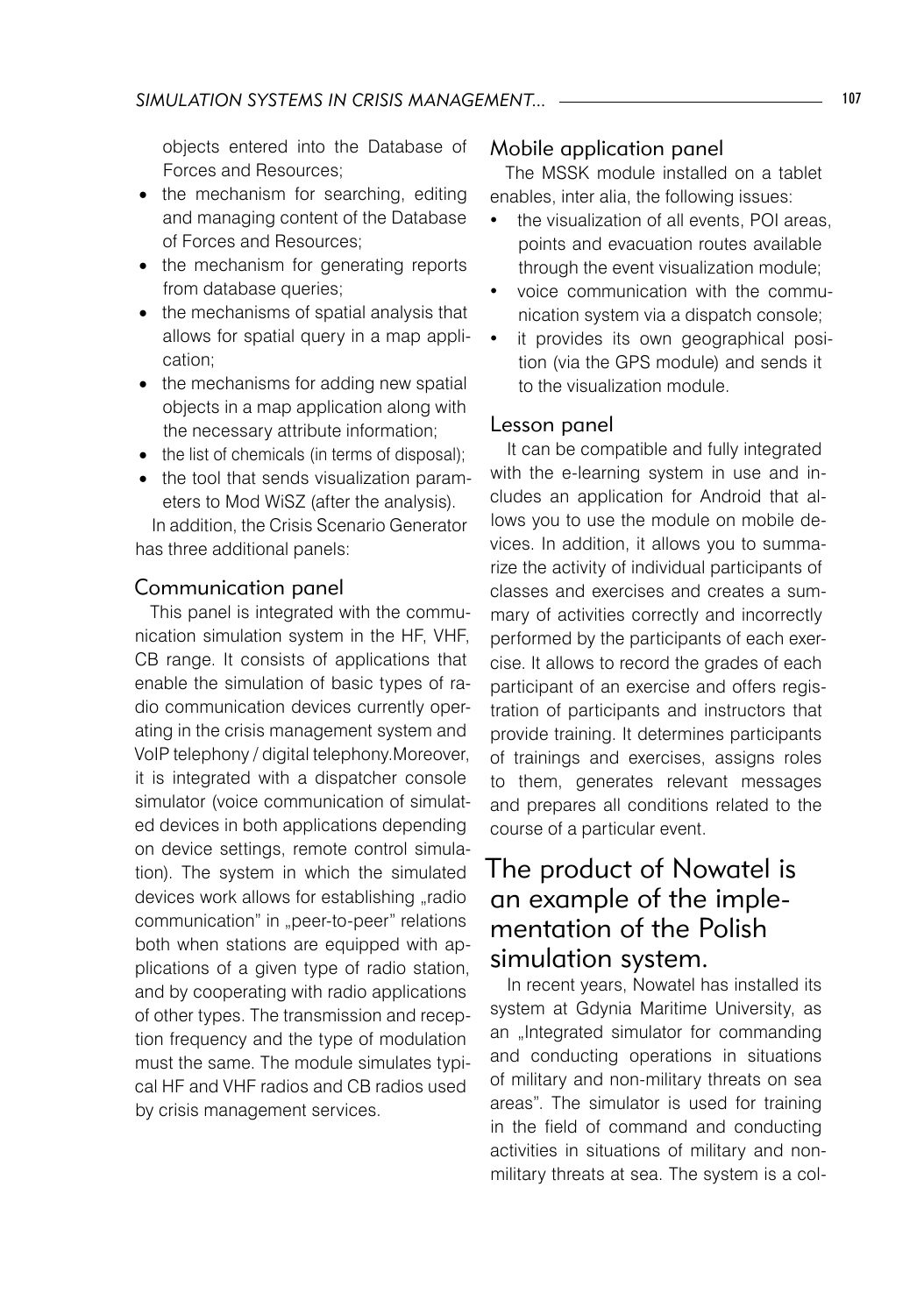lection of applications with an extensive database allowing to generate scenarios of crisis situations with the use of spatial visualization. The Educational Centre for Crisis Management at the Pomeranian University in Slupsk also uses Nowatel's Laboratory of Crisis Scenarios. It is used as an element of the didactic structure ofNational Security course at the Faculty of National Security, and to conduct research on the effectiveness of procedures in crisis management.

### Summary

Nowadays, crisis managers and other decision makers have a much greaterchance to face a large-scale crisis that exceeds the potential for a regional solution. Natural disasters and man-made disasters do not respect regional or national borders, and their consequences are not solely the responsibility of a single organization. To prepare for such challenges, decision makers need better understanding of the impact of each crisis, as well as the availability and benefits of cooperation between different organizations. The Laboratory of Crisis Scenarios has been developed to enable the crisis managers and others to model and simulate complex crisis scenarios and alternative responses in a realistic way. The laboratory can be used to solve many problems encountered in the crisis management preparedness phase, such as: planning, land use and infrastructure in the long-term perspective; emergency planning; optimization of crisis management plans; support in the preparation, implementation and evaluation of the results of stationary and field exercises.

Simulation systems are of course expensive, but they are not expensive enough to risk the effectiveness and efficiency of rescue operations. The presented solutions are dedicated to support the processes of Crisis Management, at the levelsof municipality-poviat-voivodship, because it is at those levels that the lack of knowledge and experience is most often prevalent.

To conclude the thoughts on this subject, it is worth noting that appropriate simulation systems bring two kinds of benefits.Firstly, the use of simulation and visualization systems in augmented reality technology that operate in very realistic environments, allows to experiment on laboratory simulators in situations that would be too expensive and sometimes impossible to replicate in real life. This also allows us to predict, with credibility, how emergency services would operate in a given situation. Secondly, the system allows for presentation of realistic visualizations that help to explain real riskto the decision-making bodies. It also offers a chance formany people to analyse an event at the same time, which improves realism and effectiveness of decision making<sup>6</sup>.

The author is convinced that the boundary between simulation systems and the reality will be increasingly difficult to distinguish as sensors become ubiquitous in the environment. They are connected into a network via mobile infrastructure. The availability of a large number of data sources that can be used by simulation systems, powered in real time, is becoming standard. One can assume that the implementation of the Digital Poland program, the expansion of high-speed broadband Internet, the rapid development of 5G mobile infrastructure and the implementation of the Internet of Things will significantly affect this trend and increase the potential of real-time simulation systems. They will enable participants to experiment when making decisions in realistic environments during real-time crisis management operations.

Walker, WE, Giddings, J. & Armstrong, S. Cogn Tech Work (2011) 13: 163.